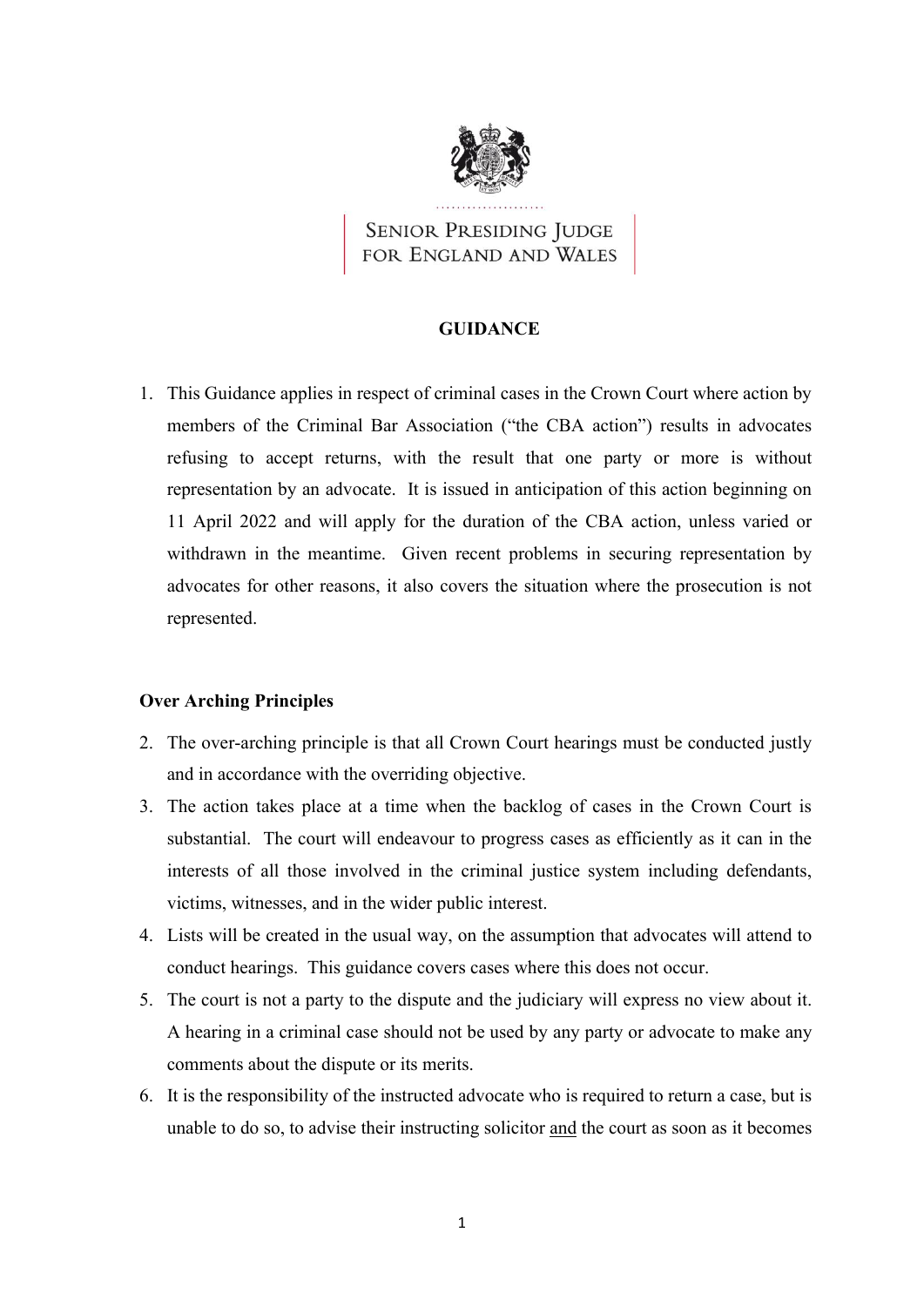clear that there is a serious risk that their brief will not be covered. They should, at the same time, provide the court with their availability to cover the case on other dates.

### **Unrepresented defendants**

- 7. Where a defendant is not represented but wishes to be represented and has the necessary representation order, the judge conducting any hearing will be required to decide whether that hearing can proceed fairly.
- 8. Where a hearing does proceed with an unrepresented defendant, it will be the duty of the judge to make appropriate allowances and to offer assistance to the defendant. The Criminal Procedure Rules require the court to be satisfied that each allegation has been explained to the defendant in terms which they can understand. The prosecution advocate also has a responsibility to assist the court in that regard. It is not the role of the court, or of the prosecution advocate, to provide representation for the defendant. The judge may explain the law to the defendant but must not give legal advice.
- 9. The court will make such efforts as are practicable to secure representation for defendants who wish to have it. This may include seeking assistance from advocates who are not participating in the dispute or seeking help from the Public Defender Service.

#### **The prosecution is unrepresented**

- 10. The court staff at the direction of the judge will ensure that there is a proper channel of communication between it and the relevant Chief Crown Prosecutor so that it is kept informed of cases where the prosecution is not to be represented. Where that is the case, the judge conducting any hearing will be required to decide whether that hearing can proceed fairly.
- 11. The Crown Prosecution Service and other prosecuting authorities will use their best endeavours to ensure that they are represented at hearings, and that the available advocacy resources are used to the best possible advantage.

#### **Prior to the PTPH**

- 12. It is the responsibility of the instructed advocate to inform the court in advance of the date of hearing what plea is anticipated at the PTPH.
- 13. Where the court is informed in advance that one or more party will not be represented at the PTPH because of the CBA action, a judge will decide:-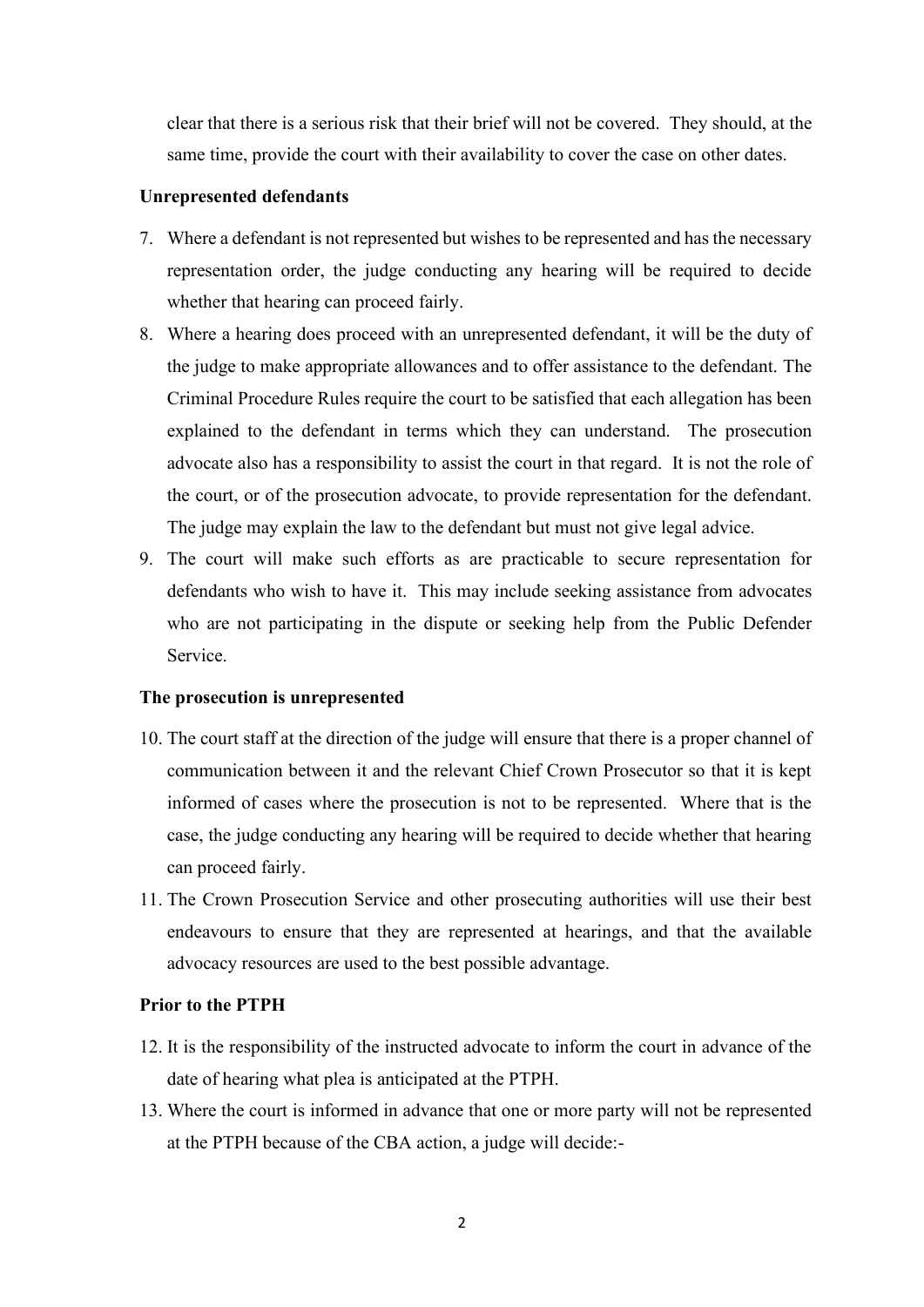- a. Whether the PTPH should be adjourned to a date within the period specified by the Criminal Practice Directions by which a PTPH must be held.
- b. Whether representation by the instructed defence advocate may be secured by fixing a date and time for the PTPH which will enable their attendance remotely.
- c. Whether to hold a PTR (probably remotely) at which the further conduct of the case can be discussed with instructed advocates.

# **At the PTPH**

- 14. Where the prosecution is not able to secure representation by an advocate, it must nonetheless comply with its responsibilities in respect of service of its case, disclosure, the preferring of an indictment and the completion of the PTPH form in advance of the hearing.
- 15. This will be done using the Digital Case System in the usual way. Where the defendant is not represented, the materials must additionally be made available to the defendant in hard copy on or before the day of the hearing by the prosecution.
- 16. The court will endeavour to hold an effective PTPH in every case, including arraignment and the fixing of a trial date.
- 17. Unqualified staff, whether employed by the Crown Prosecution Service or defence solicitors, should not be expected to provide any advocacy or legal services which they are not qualified to provide.
- 18. If a defendant attends at PTPH and is not represented, the judge will:
	- a. First ensure that facilities can be made available for them to read the case materials and to view any relevant digital evidence. The CPS will assist in making such arrangements in cases where no defence solicitors have been instructed.
	- b. Then proceed to arraignment. The normal procedure will be followed, except that:
		- i. A clear and succinct outline of the prosecution case will be provided orally to the court by the prosecution; and
		- ii. The judge will explain the regime for credit for guilty pleas by summarising the relevant guideline, and explaining how the guideline will be applied to the instant case. This must be done in a neutral way and it must be made clear that the decision as to plea is that of the defendant alone. They must be told that if they did not commit the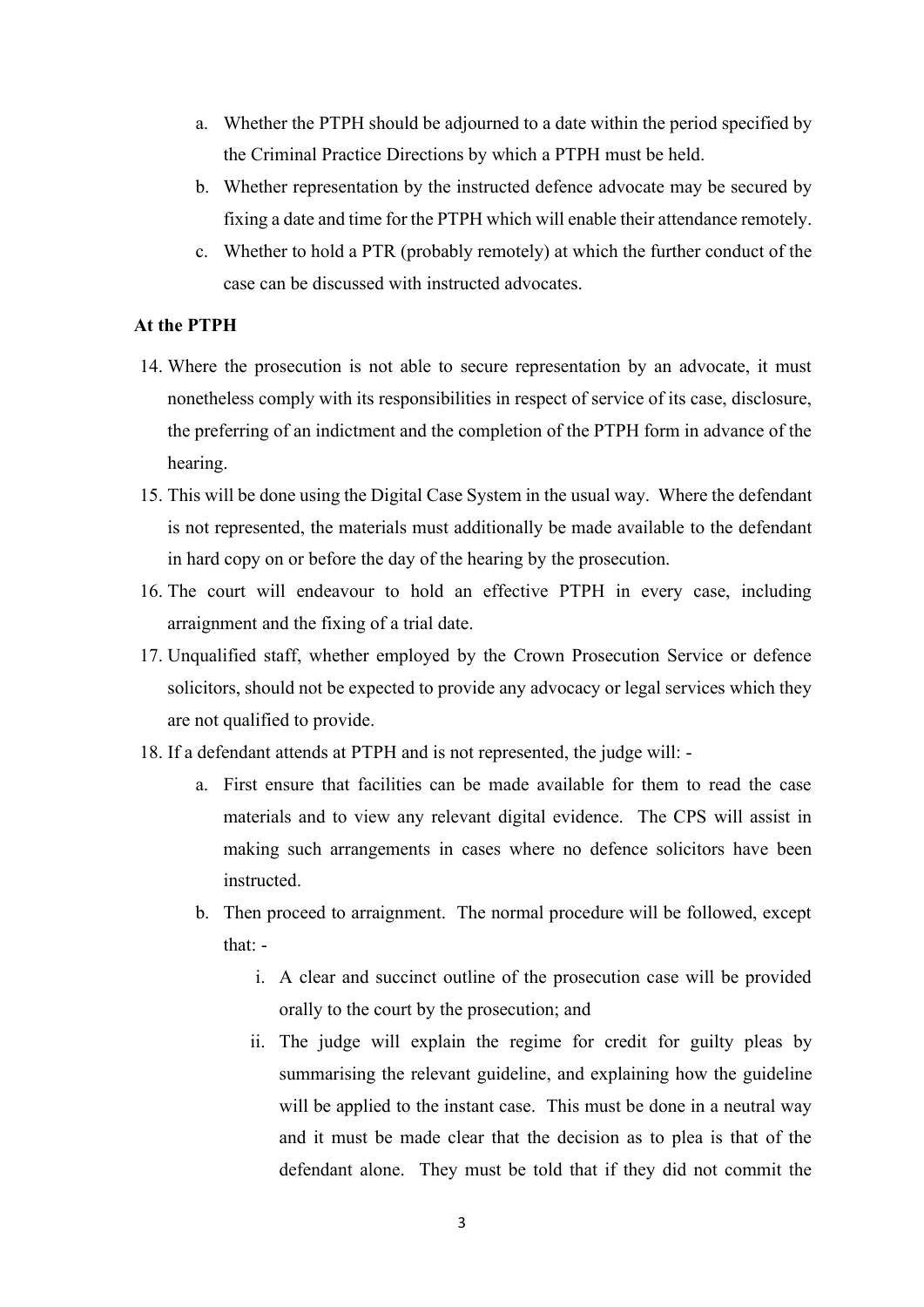offence, they must not plead guilty and the case will be listed for trial. Indications as to sentence should not be given to unrepresented defendants and can only ever be given in accordance with the relevant legal principles.

- c. If the plea is guilty, the judge will:
	- i. Establish whether there are any relevant factual disputes which might affect sentence.
	- ii. Consider whether to order a PSR.
	- iii. Ask the prosecutor for assistance by identifying the relevant range for sentencing, together with references to relevant guidelines. The prosecutor should confirm the effect of section 226 of the Sentencing Act 2020 (Custodial sentences: restrictions in certain cases where offender is not legally represented case: Archbold 5A-362; Blackstone D20.79) on the court's powers in the particular case.
- d. If the plea is not guilty, the judge will complete the PTPH form as far as possible and fix a date for trial.
- e. Where defendants appear from custody the court may seek assistance from the Bail Information Service at the relevant remand prison, if there is one, when considering whether bail can be granted pending either sentence or trial.

# **Custody Time Limits**

19. Any application to the extend the CTL in any case where either or both the prosecution and defendant are unrepresented will be determined by the Resident Judge or his or her nominee. An unrepresented defendant must be advised by instructed solicitors and counsel of the relevant law and how they may make representations either in writing or orally. If the instructed lawyers cannot attend the hearing of the application, they should consider whether they should lodge submissions in writing.

### **Committals for sentence and sentence appeals from the magistrates' court**

20. These cases will be listed for determination in the usual way. Where the court is informed in advance that one or more party will not be represented at the hearing, the case will remain listed and the judge will decide whether to proceed in the absence of one or more advocates who would otherwise have been present.